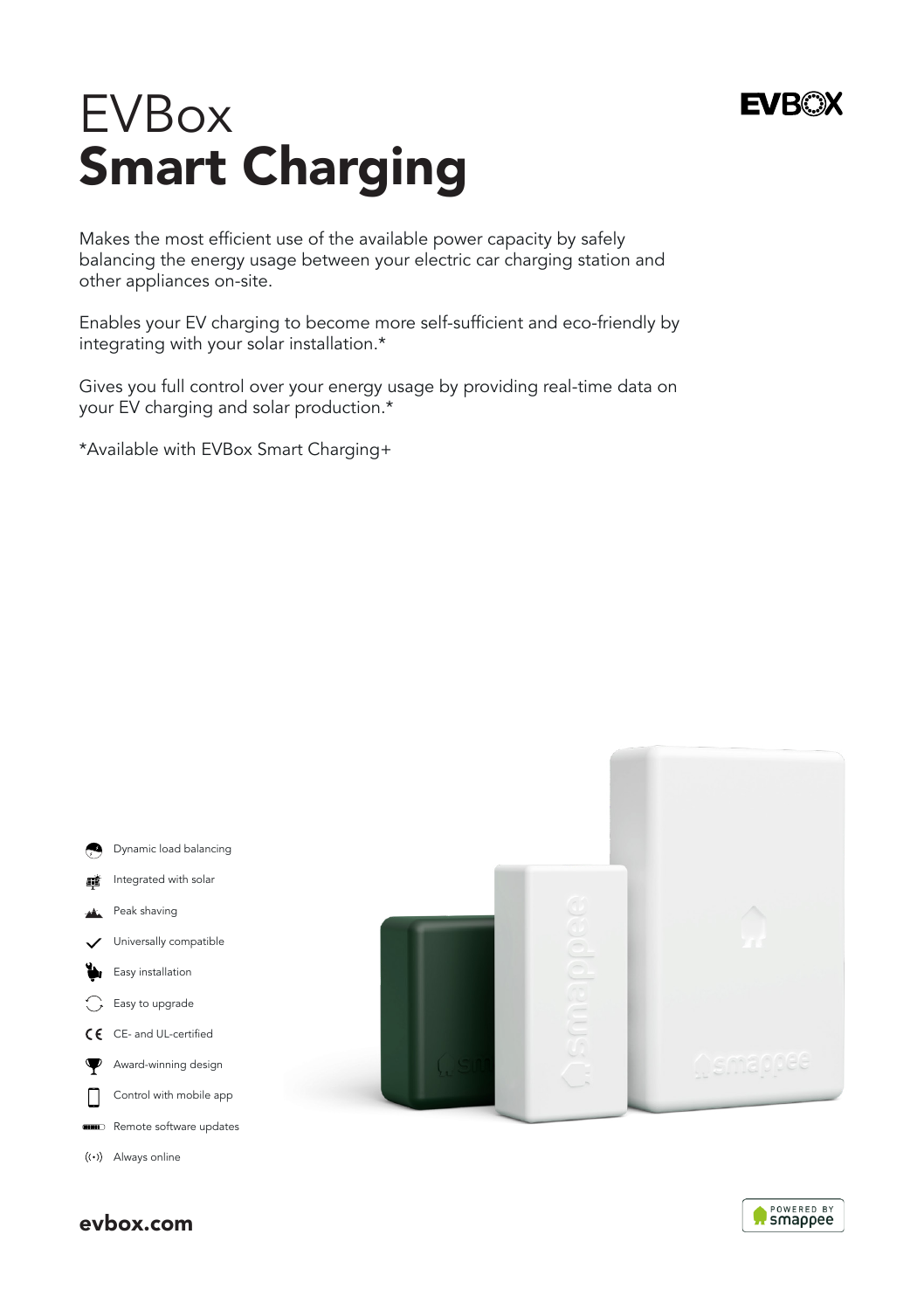# EVBox Smart Charging kit 1-phase and 3-phase versions available

# **FVROX**

EVBox Smart Charging safely balances the energy usage between your electric car charging station and other appliances on-site. This ensures your electric car charges in the most efficient way based on the available power capacity, saving you from the costs of any grid upgrades.



+ Other tools to get you started.

# EVBox Smart Charging+ kit 1-phase and 3-phase versions available

EVBox Smart Charging+ connects your electric car charging station with your solar installation and gives you full control over your energy usage. This enables your charging station to make efficient and cost-effective use of the available (self-generated) power.



+ Other tools to get you started.

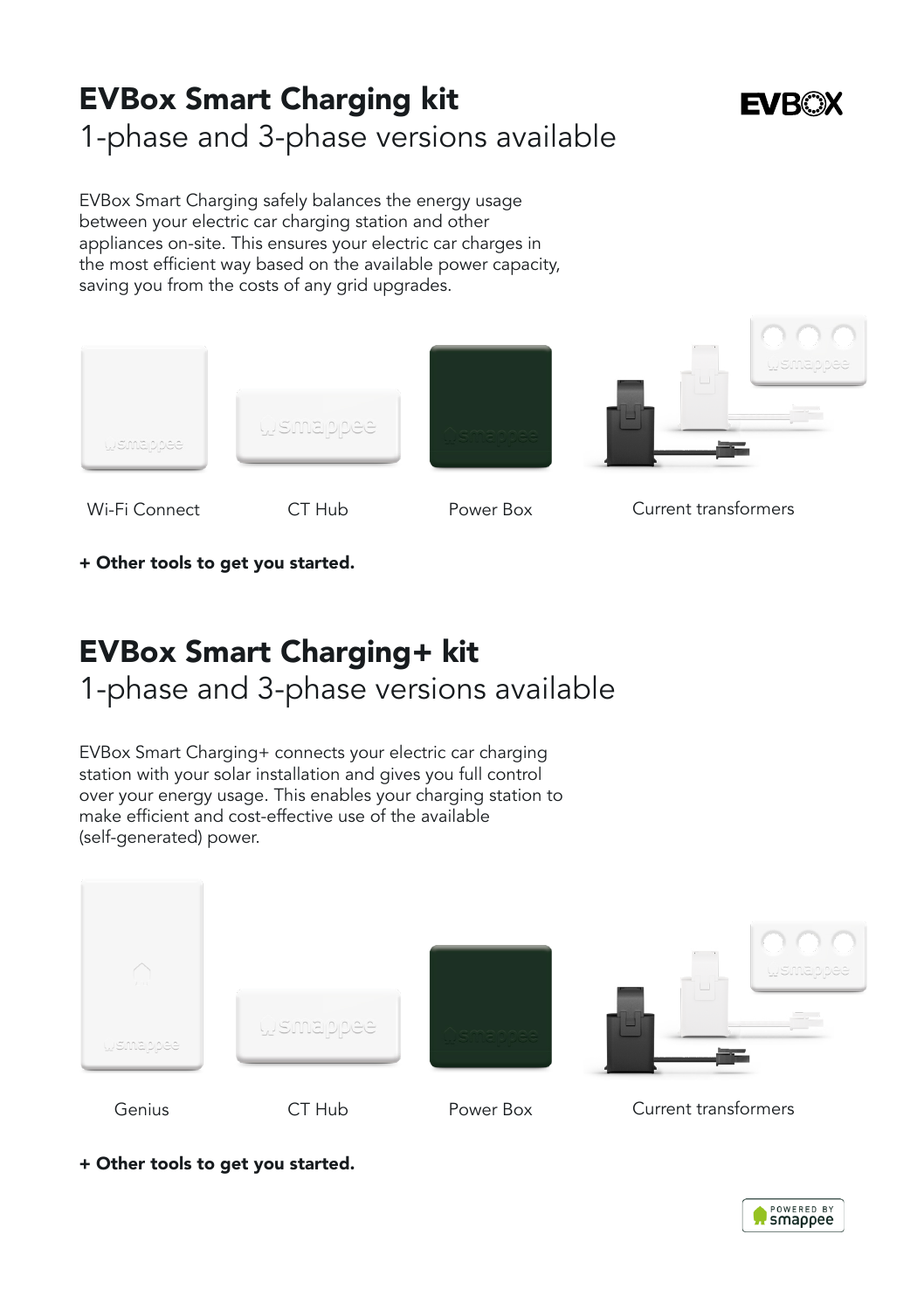### EVBox Smart Charging Wi-Fi Connect



#### Gateway Module

Dimensions Weight Operating temperature Humidity Operating altitude **Standards** Enclosure ratings Overvoltage conditions Intended environment conditions **Connectivity** Included accessories

55 mm x 55 mm x 26.6 mm (2.17 x 2.17 x 1.05 inches)  $45 \alpha (1.59 \alpha z)$ -10°C to 60°C (14°F to 140°F) max. 95% non-condensing < 2,000 m (6,562 ft) IEC-61326-1, FCC 47 part 15, IEC-60950-1 IP X0 Overvoltage category II Pollution degree 2 Wi-Fi 2.4 GHz Wall mounting plate, Bus cable 150 cm (59 inches)

### EVBox Smart Charging+

Genius

#### Gateway Module

Dimensions Weight Operating temperature **Humidity** Operating altitude **Standards** Enclosure ratings Overvoltage conditions Intended environment conditions **Connectivity** 

Included accessories

108 × 69 × 25 mm (4.25 × 2.72 × 0.98 inches) 119 g (4.20 oz) -10°C to 60°C (14°F to 140°F) max. 95% non-condensing  $< 2.000$  m (6.562 ft) IEC-61326-1, FCC 47 part 15, IEC-60950-1 IP X0 Overvoltage category II Pollution degree 2 Ethernet 100BASE-T, Wi-Fi 2.4 GHz, RF433MHz/915 MHz, Bus B Wall mounting plate, Bus cable 150 cm (59 inches)

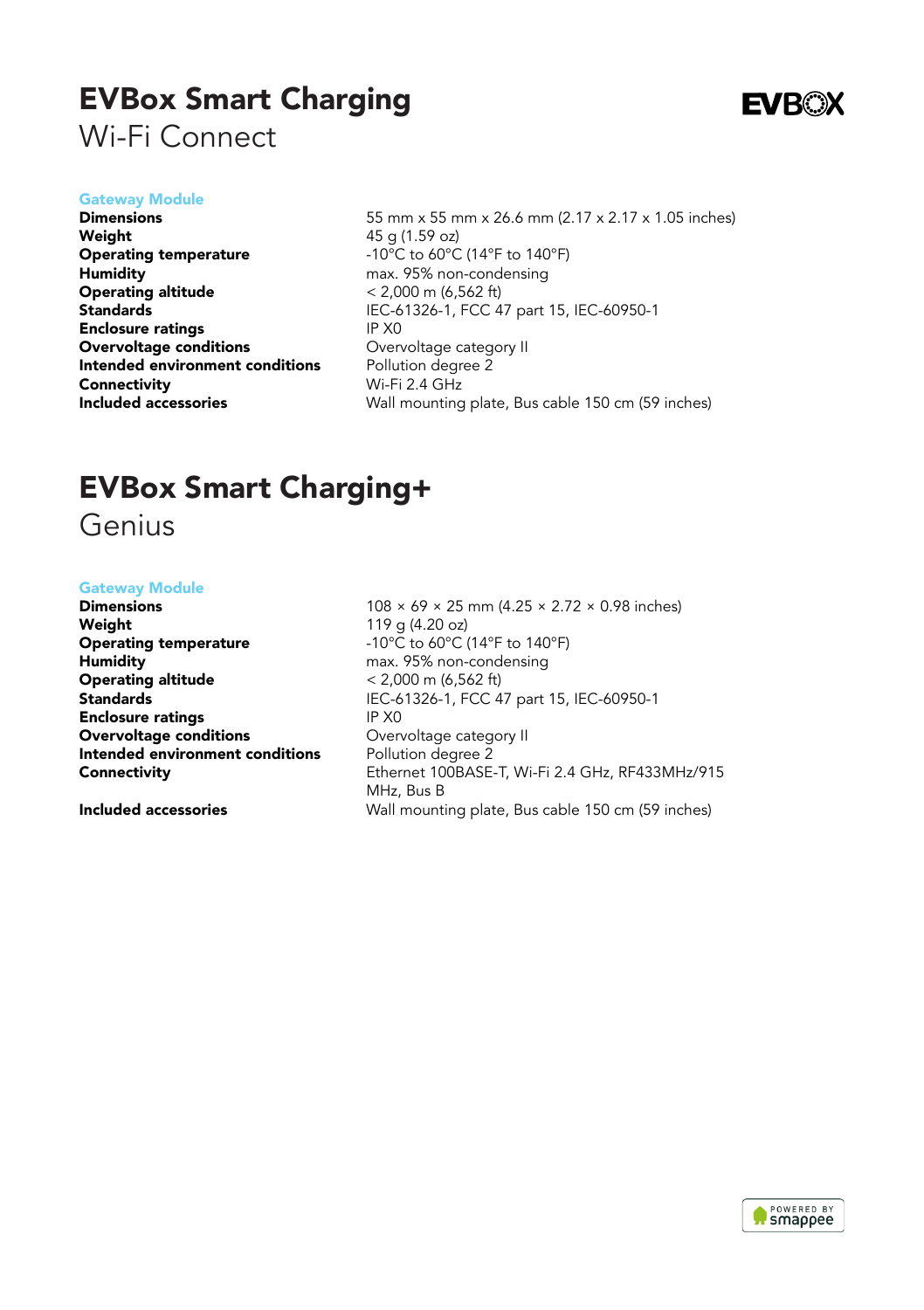### EVBox Smart Charging & EVBox Smart Charging+ CT Hub

**Connectivity** Dimensions Weight Operating temperature Relative humidity Operating altitude **Standards** Enclosure ratings Overvoltage conditions Intended environment conditions Included accessories

Bus A, 4 inputs for split core CTs (50 A, 100 A, 200 A) 70 × 31 × 23 mm (2.75 × 1.22 × 0.90 inches) 29 g (1.02 oz) -10°C to 70°C (14°F to 158°F) max. 95% non-condensing < 2,000 m (6,562 ft) IEC-61326-1, FCC 47 part, IEC61010-1:2010 IP X0, IK 06 overvoltage category II Pollution degree 2 Bus cable 40 cm (15.75 inches)

# EVBox Smart Charging & EVBox Smart Charging+ Split Core CTs

The necessary quantity and type of split core current transformers are automatically included based on the kit purchased.

Type Cable length Article number  $L \times W \times H$  (mm)  $L \times W \times H$  (inches) Max. wire diameter

50 A 150 cm / 59.06 inches AC-CT-50A  $25.5 \times 10.5 \times 26$  $1 \times 0.41 \times 1.02$ 10 mm / 0.39 inches

50 A 30 cm / 11.81 inches AC-CT-S-50A 25.5 × 10.5 × 26  $1 \times 0.41 \times 1.02$ 10 mm / 0.39 inches

# EVBox Smart Charging & EVBox Smart Charging+

Solid Core 3-Phase CT

Input current **Dimensions Weight** Operating temperature Relative humidity **Standards** Connectivity Included accessories

 $3 \times 50$  A 59 × 35 × 23 mm (2.32 × 1.38 × 0.91 inches) 45 g (1.59 oz) -10°C to 70°C (14°F to 158°F) max. 95% non-condensing IEC-61326-1, FCC 47 part 15 Bus A Bus cable 40 cm (15.75 inches)